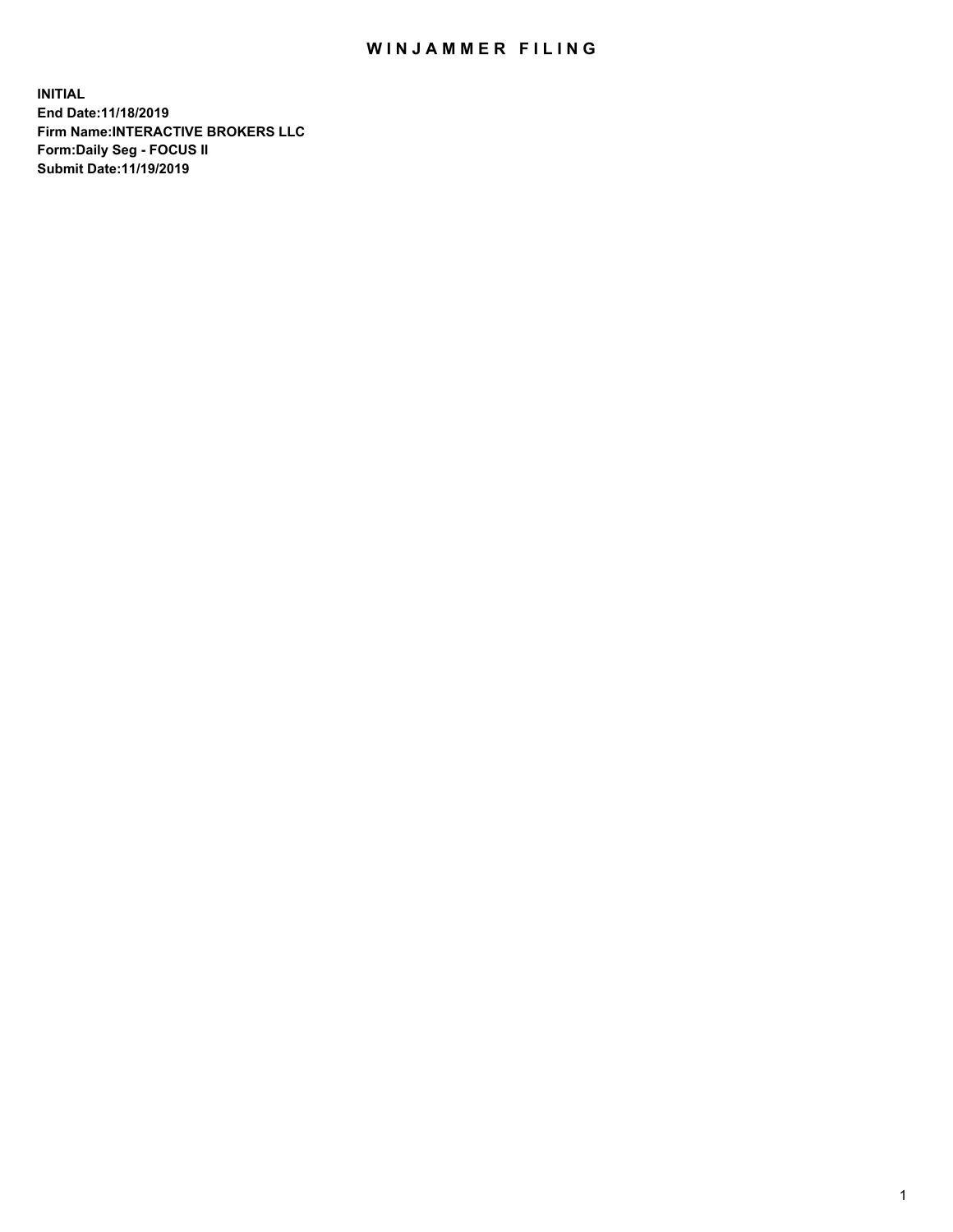**INITIAL End Date:11/18/2019 Firm Name:INTERACTIVE BROKERS LLC Form:Daily Seg - FOCUS II Submit Date:11/19/2019 Daily Segregation - Cover Page**

| Name of Company                                                                                                                                                                                                                                                                                                                | <b>INTERACTIVE BROKERS LLC</b>                                                                 |
|--------------------------------------------------------------------------------------------------------------------------------------------------------------------------------------------------------------------------------------------------------------------------------------------------------------------------------|------------------------------------------------------------------------------------------------|
| <b>Contact Name</b>                                                                                                                                                                                                                                                                                                            | James Menicucci                                                                                |
| <b>Contact Phone Number</b>                                                                                                                                                                                                                                                                                                    | 203-618-8085                                                                                   |
| <b>Contact Email Address</b>                                                                                                                                                                                                                                                                                                   | jmenicucci@interactivebrokers.c<br>om                                                          |
| FCM's Customer Segregated Funds Residual Interest Target (choose one):<br>a. Minimum dollar amount: : or<br>b. Minimum percentage of customer segregated funds required:% ; or<br>c. Dollar amount range between: and; or<br>d. Percentage range of customer segregated funds required between:% and%.                         | $\overline{\mathbf{0}}$<br>$\overline{\mathbf{0}}$<br>155,000,000 245,000,000<br>00            |
| FCM's Customer Secured Amount Funds Residual Interest Target (choose one):<br>a. Minimum dollar amount: ; or<br>b. Minimum percentage of customer secured funds required:%; or<br>c. Dollar amount range between: and; or<br>d. Percentage range of customer secured funds required between:% and%.                            | $\overline{\mathbf{0}}$<br>$\overline{\mathbf{0}}$<br>80,000,000 120,000,000<br>0 <sub>0</sub> |
| FCM's Cleared Swaps Customer Collateral Residual Interest Target (choose one):<br>a. Minimum dollar amount: ; or<br>b. Minimum percentage of cleared swaps customer collateral required:% ; or<br>c. Dollar amount range between: and; or<br>d. Percentage range of cleared swaps customer collateral required between:% and%. | $\frac{0}{0}$<br>0 <sub>0</sub><br>0 <sub>0</sub>                                              |

Attach supporting documents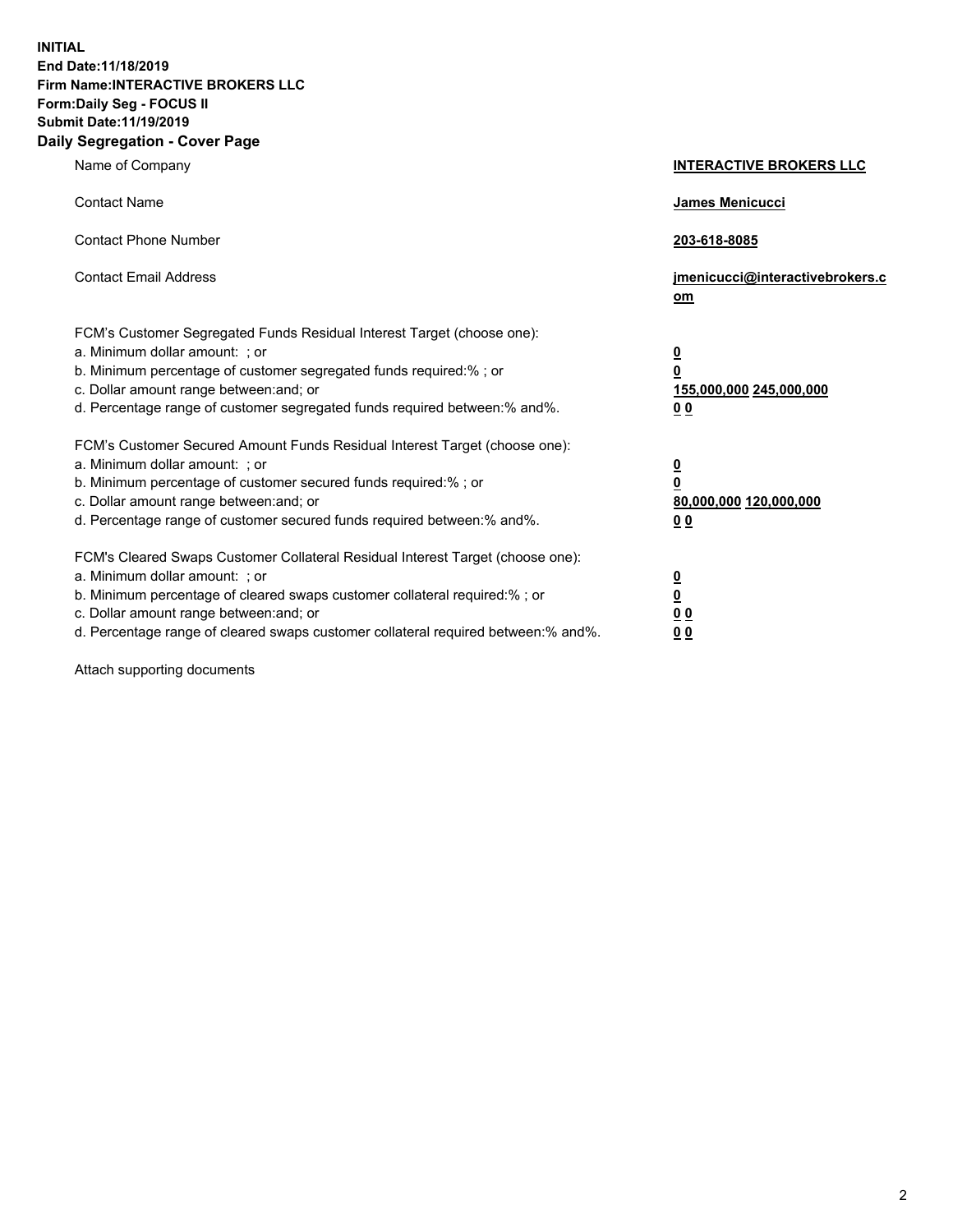## **INITIAL End Date:11/18/2019 Firm Name:INTERACTIVE BROKERS LLC Form:Daily Seg - FOCUS II Submit Date:11/19/2019 Daily Segregation - Secured Amounts**

|     | Daily Segregation - Secured Alliounts                                                       |                                  |
|-----|---------------------------------------------------------------------------------------------|----------------------------------|
|     | Foreign Futures and Foreign Options Secured Amounts                                         |                                  |
|     | Amount required to be set aside pursuant to law, rule or regulation of a foreign            | $0$ [7305]                       |
|     | government or a rule of a self-regulatory organization authorized thereunder                |                                  |
| 1.  | Net ledger balance - Foreign Futures and Foreign Option Trading - All Customers             |                                  |
|     | A. Cash                                                                                     | 497,984,625 [7315]               |
|     | B. Securities (at market)                                                                   | $0$ [7317]                       |
| 2.  | Net unrealized profit (loss) in open futures contracts traded on a foreign board of trade   | 14,559,064 [7325]                |
| 3.  | Exchange traded options                                                                     |                                  |
|     | a. Market value of open option contracts purchased on a foreign board of trade              | <b>99,927</b> [7335]             |
|     | b. Market value of open contracts granted (sold) on a foreign board of trade                | $-59,727$ [7337]                 |
| 4.  | Net equity (deficit) (add lines 1. 2. and 3.)                                               | 512,583,889 [7345]               |
| 5.  | Account liquidating to a deficit and account with a debit balances - gross amount           | 7,260 [7351]                     |
|     | Less: amount offset by customer owned securities                                            | 0 [7352] 7,260 [7354]            |
| 6.  | Amount required to be set aside as the secured amount - Net Liquidating Equity              | 512,591,149 [7355]               |
|     | Method (add lines 4 and 5)                                                                  |                                  |
| 7.  | Greater of amount required to be set aside pursuant to foreign jurisdiction (above) or line | 512,591,149 [7360]               |
|     | 6.                                                                                          |                                  |
|     | FUNDS DEPOSITED IN SEPARATE REGULATION 30.7 ACCOUNTS                                        |                                  |
| 1.  | Cash in banks                                                                               |                                  |
|     | A. Banks located in the United States                                                       | 41,057,904 [7500]                |
|     | B. Other banks qualified under Regulation 30.7                                              | 0 [7520] 41,057,904 [7530]       |
| 2.  | Securities                                                                                  |                                  |
|     | A. In safekeeping with banks located in the United States                                   | 493,011,375 [7540]               |
|     | B. In safekeeping with other banks qualified under Regulation 30.7                          | 0 [7560] 493,011,375 [7570]      |
| 3.  | Equities with registered futures commission merchants                                       |                                  |
|     | A. Cash                                                                                     | $0$ [7580]                       |
|     | <b>B.</b> Securities                                                                        | $0$ [7590]                       |
|     | C. Unrealized gain (loss) on open futures contracts                                         | $0$ [7600]                       |
|     | D. Value of long option contracts                                                           | $0$ [7610]                       |
|     | E. Value of short option contracts                                                          | 0 [7615] 0 [7620]                |
| 4.  | Amounts held by clearing organizations of foreign boards of trade                           |                                  |
|     | A. Cash                                                                                     | $0$ [7640]                       |
|     | <b>B.</b> Securities                                                                        | $0$ [7650]                       |
|     | C. Amount due to (from) clearing organization - daily variation                             | $0$ [7660]                       |
|     | D. Value of long option contracts                                                           | $0$ [7670]                       |
|     | E. Value of short option contracts                                                          | 0 [7675] 0 [7680]                |
| 5.  | Amounts held by members of foreign boards of trade                                          |                                  |
|     | A. Cash                                                                                     | 99,062,125 [7700]                |
|     | <b>B.</b> Securities                                                                        | $0$ [7710]                       |
|     | C. Unrealized gain (loss) on open futures contracts                                         | -155,298 [7720]                  |
|     | D. Value of long option contracts                                                           | 99,927 [7730]                    |
|     | E. Value of short option contracts                                                          | -59,727 [7735] 98,947,027 [7740] |
| 6.  | Amounts with other depositories designated by a foreign board of trade                      | 0 [7760]                         |
| 7.  | Segregated funds on hand                                                                    | $0$ [7765]                       |
| 8.  | Total funds in separate section 30.7 accounts                                               | 633,016,306 [7770]               |
| 9.  | Excess (deficiency) Set Aside for Secured Amount (subtract line 7 Secured Statement         | 120,425,157 [7380]               |
| 10. | Page 1 from Line 8)                                                                         |                                  |
| 11. | Management Target Amount for Excess funds in separate section 30.7 accounts                 | 80,000,000 [7780]                |
|     | Excess (deficiency) funds in separate 30.7 accounts over (under) Management Target          | 40,425,157 [7785]                |
|     |                                                                                             |                                  |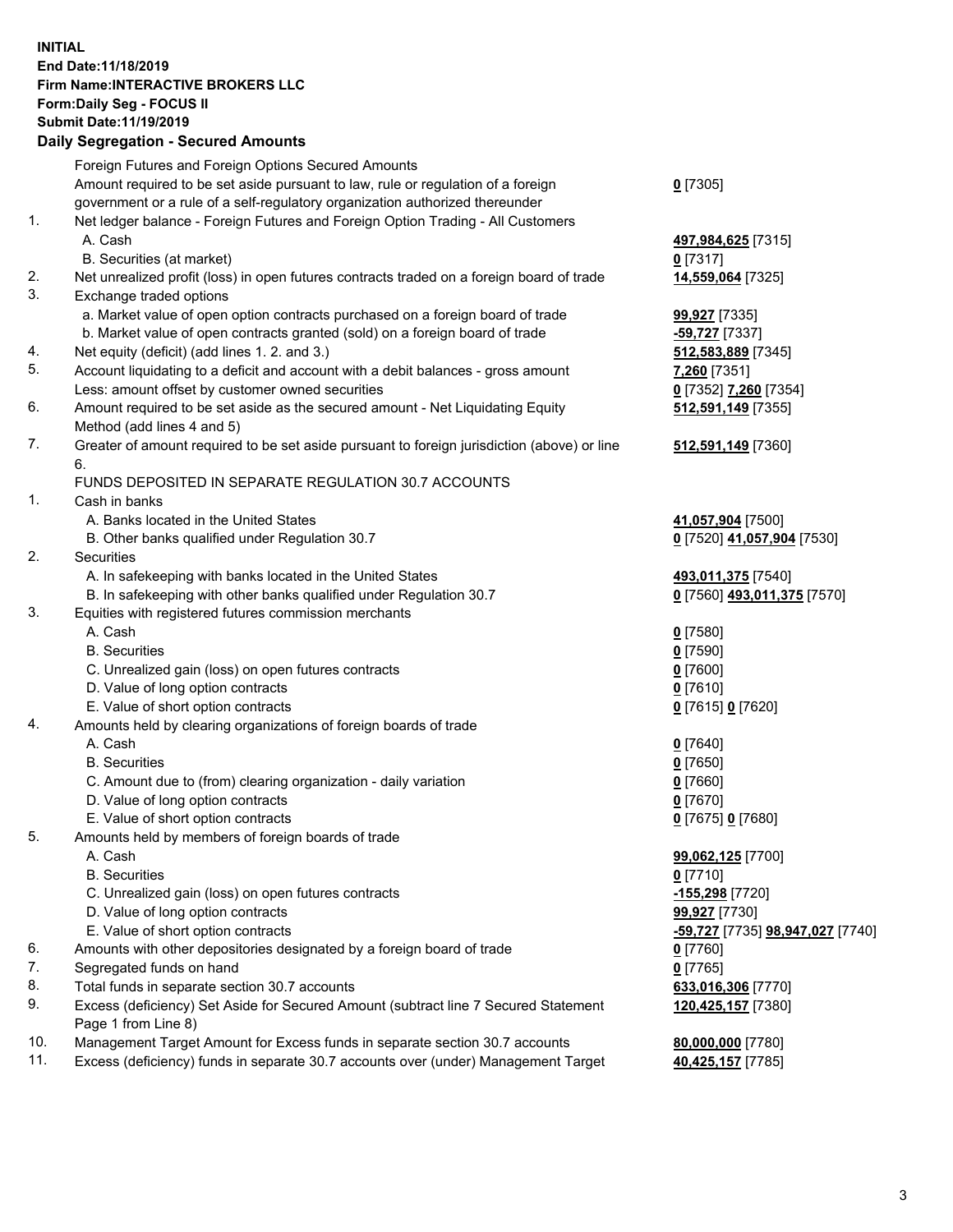**INITIAL End Date:11/18/2019 Firm Name:INTERACTIVE BROKERS LLC Form:Daily Seg - FOCUS II Submit Date:11/19/2019 Daily Segregation - Segregation Statement** SEGREGATION REQUIREMENTS(Section 4d(2) of the CEAct) 1. Net ledger balance A. Cash **4,125,713,468** [7010] B. Securities (at market) **0** [7020] 2. Net unrealized profit (loss) in open futures contracts traded on a contract market **-52,850,411** [7030] 3. Exchange traded options A. Add market value of open option contracts purchased on a contract market **159,659,971** [7032] B. Deduct market value of open option contracts granted (sold) on a contract market **-184,116,771** [7033] 4. Net equity (deficit) (add lines 1, 2 and 3) **4,048,406,257** [7040] 5. Accounts liquidating to a deficit and accounts with debit balances - gross amount **975,318** [7045] Less: amount offset by customer securities **0** [7047] **975,318** [7050] 6. Amount required to be segregated (add lines 4 and 5) **4,049,381,575** [7060] FUNDS IN SEGREGATED ACCOUNTS 7. Deposited in segregated funds bank accounts A. Cash **976,789,407** [7070] B. Securities representing investments of customers' funds (at market) **1,939,714,370** [7080] C. Securities held for particular customers or option customers in lieu of cash (at market) **0** [7090] 8. Margins on deposit with derivatives clearing organizations of contract markets A. Cash **4,659,814** [7100] B. Securities representing investments of customers' funds (at market) **1,360,869,661** [7110] C. Securities held for particular customers or option customers in lieu of cash (at market) **0** [7120] 9. Net settlement from (to) derivatives clearing organizations of contract markets **-7,378,680** [7130] 10. Exchange traded options A. Value of open long option contracts **159,619,638** [7132] B. Value of open short option contracts **-184,123,408** [7133] 11. Net equities with other FCMs A. Net liquidating equity **0** [7140] B. Securities representing investments of customers' funds (at market) **0** [7160] C. Securities held for particular customers or option customers in lieu of cash (at market) **0** [7170] 12. Segregated funds on hand **0** [7150] 13. Total amount in segregation (add lines 7 through 12) **4,250,150,802** [7180] 14. Excess (deficiency) funds in segregation (subtract line 6 from line 13) **200,769,227** [7190] 15. Management Target Amount for Excess funds in segregation **155,000,000** [7194] 16. Excess (deficiency) funds in segregation over (under) Management Target Amount **45,769,227** [7198]

Excess